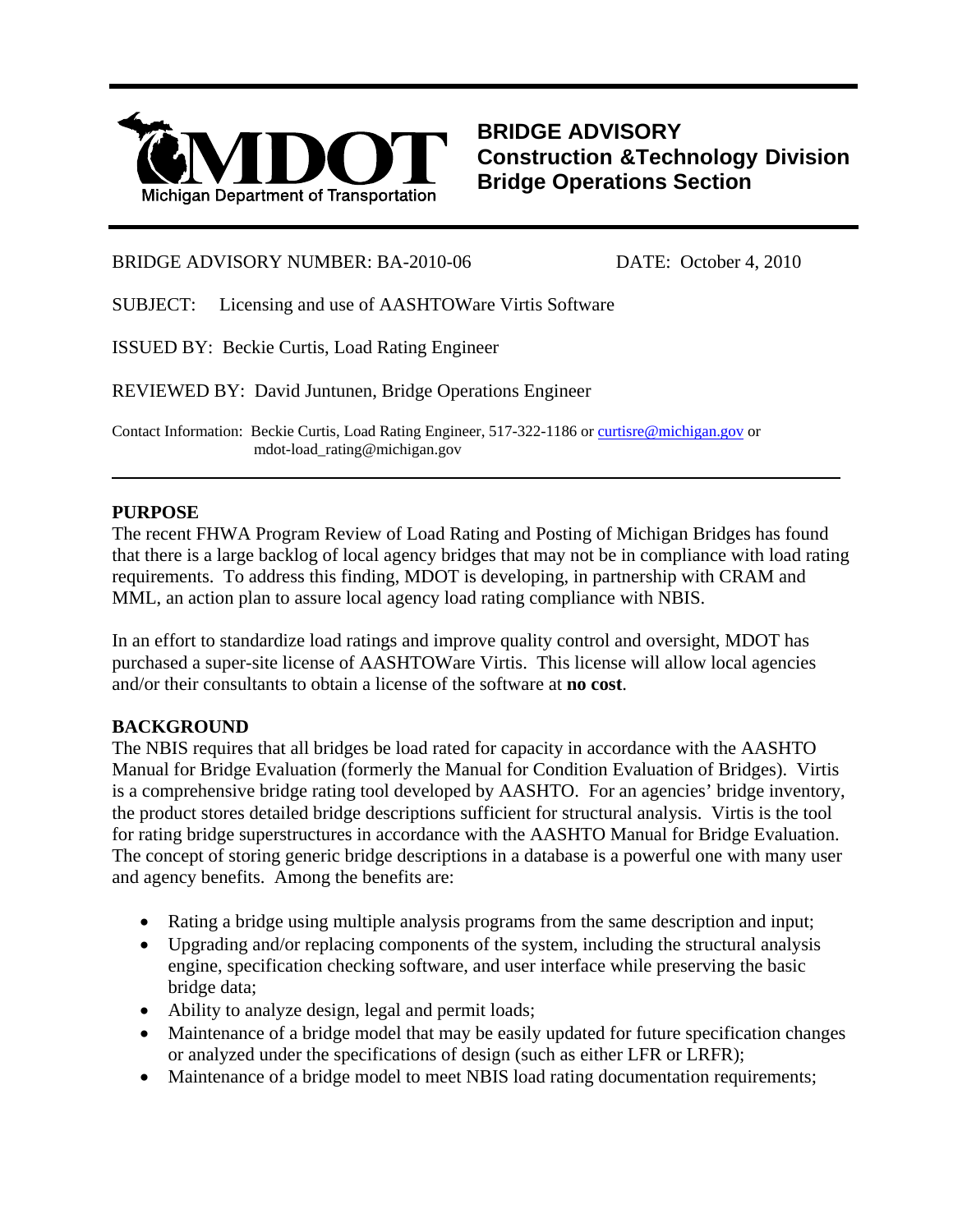For additional information on the capabilities of AASHTOWare Virtis, please refer to the AASHTOWare Catalog:

[http://www.aashtoware.org/Documents/FY2011\\_Catalog\\_Final-6-4-10.pdf](http://www.aashtoware.org/Documents/FY2011_Catalog_Final-6-4-10.pdf)

## **LICENSING THE SOFTWARE – BRIDGE OWNER**

The Virtis software may be licensed at no cost by any local agency within Michigan. To license the software, please complete the following steps:

- Complete the Non-Member Software Request Form, included for your use and which may be found at:
	- o [http://www.aashtoware.org/Documents/FY2011\\_Non-Member%20Forms.pdf](http://www.aashtoware.org/Documents/FY2011_Non-Member%20Forms.pdf)
- On the line for Purchase Order Number, indicate "Michigan DOT Agency Sponsored License"
- Select the option for "Virtis Special Consultant Option" and change the cost from \$2700 to \$0
- Submit the form to AASHTO (see page 4 of the software request form for AASHTO contact information)
	- o Send a copy to MDOT
		- by email to [mdot-virtis-support@michigan.gov](mailto:mdot-virtis-support@michigan.gov)
		- by fax to 517-322-5664 Attention: Load Rating
		- by mail to: Load Rating 8885 Ricks Rd PO Box 30049 Lansing, MI 48909
- Complete the supplemental licensing agreement with AASHTO

## **LICENSING THE SOFTWARE – CONSULTING ENGINEER**

The Virtis software may be licensed at no cost by a consultant working for a local agency within Michigan. To license the software, please complete the following steps:

- Consultants must submit a letter or email stating their understanding and agreement that the license may only be used on bridges within the State of Michigan. This must be received before AASHTO will license the software.
	- o by email to [mdot-virtis-support@michigan.gov](mailto:mdot-virtis-support@michigan.gov)
	- o by fax to 517-322-5664 Attention: Load Rating
	- o by mail to: Load Rating 8885 Ricks Rd PO Box 30049 Lansing, MI 48909
- MDOT will notify AASHTO of all authorized consultants on October 29, 2010.
	- o Submitting the letter of understanding after this date may result in delay in obtaining MDOT authorization.